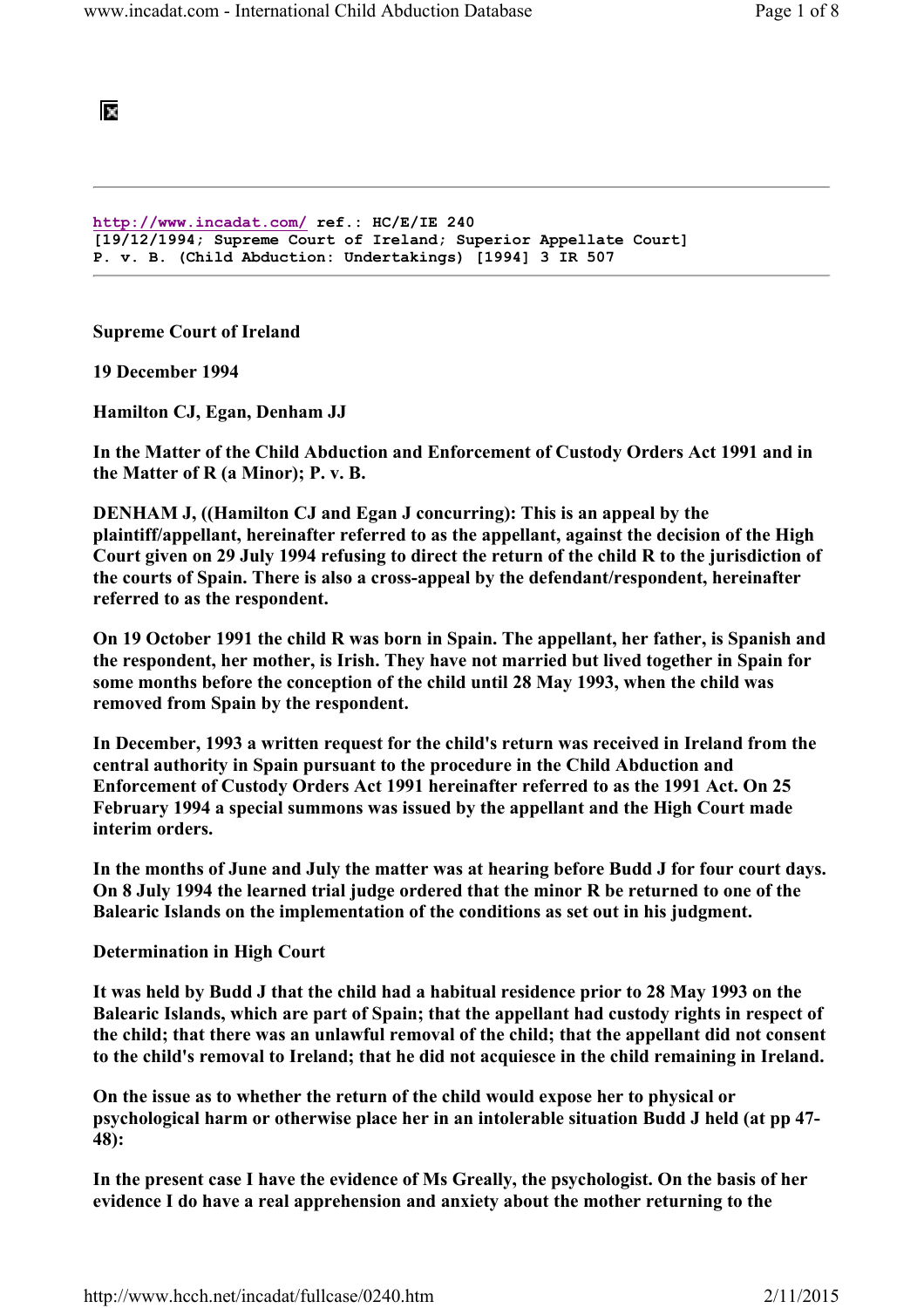Balearics, as to what effect it may have on the mother's health and welfare, but my apprehension is nowhere near a feeling that there is a grave risk to the child. I am very sympathetic to the mother in this case and have already expressed the view that the right place for her and the child at present is with the grandparents in the midlands of Ireland where the child has started attending playschool. There the child is surrounded by the mother's extended family and where the mother has the back-up of her parents, her father being a caring, honourable and decent person.

Having said all that, if the parties cannot sort out their own differences, it seems to me that, subject to a number of terms and conditions which I will need assistance from counsel to deal with, I would be flying in the face of the whole purpose of the convention if the child was not returned to the court of the country of its habitual residence which, in my opinion, is the proper court to deal with the differences between the child's parents. If I myself were deciding what is best for this child and where it should be, I would have no hesitation whatsoever in finding that it should stay with its maternal grandparents in A. However, I am compelled by the convention and by the law to make an order that the child be returned to Ibiza. Having listened to the mother and having formed a view of her character, in this case, as I expected, I am not going to be faced with the terrible situation where a mother says she will not accompany her child to the other jurisdiction. In this case the mother said that she will return with the child. In saying that, I think that she is acting in the best interests of the child and that she will go to Ibiza with the child, which is, I have no doubt, the right thing to do.

This matter will of course, come before a Spanish court in Ibiza and it will be for the Spanish court to decide where the child should be brought up and what should be done about its maintenance and welfare.

Five conditions were made in the judgment based on the appellant's undertakings:

1. Independent and appropriate accommodation for the mother and child in Ibiza.

2. Appropriate maintenance to be paid into a separate bank account in the mother's name.

3. Maintenance of the child to the age of 18, and health insurance for mother and child.

4. Provision for the child's education.

5. Provision of sufficient and satisfactory funds for mother and child to fly to Ireland twice a year.

The court then adjourned to enable counsel to advise on implementing the decision.

The matter was mentioned several times thereafter in court during the month of July, but it did not crystallize. Despite the judge's initial judgment that the child be returned to Spain on conditions as set out by him, ultimately on 29 July, the learned trial judge made an order in which he refused the application that the child be returned to Spain. The order states: It is ordered that the minor R in the title hereof be returned to Ibiza on the implementation of the conditions as set out in the said judgment

And the matter coming into the list for mention in relation to same on 15, 22, 25 and 28 July 1994 and this day in the presence of the said counsel respectively.

And on reading the letters exchanged between the solicitors for the parties dated 20 July 1994 and 29 July 1994 and on further hearing said counsel respectively.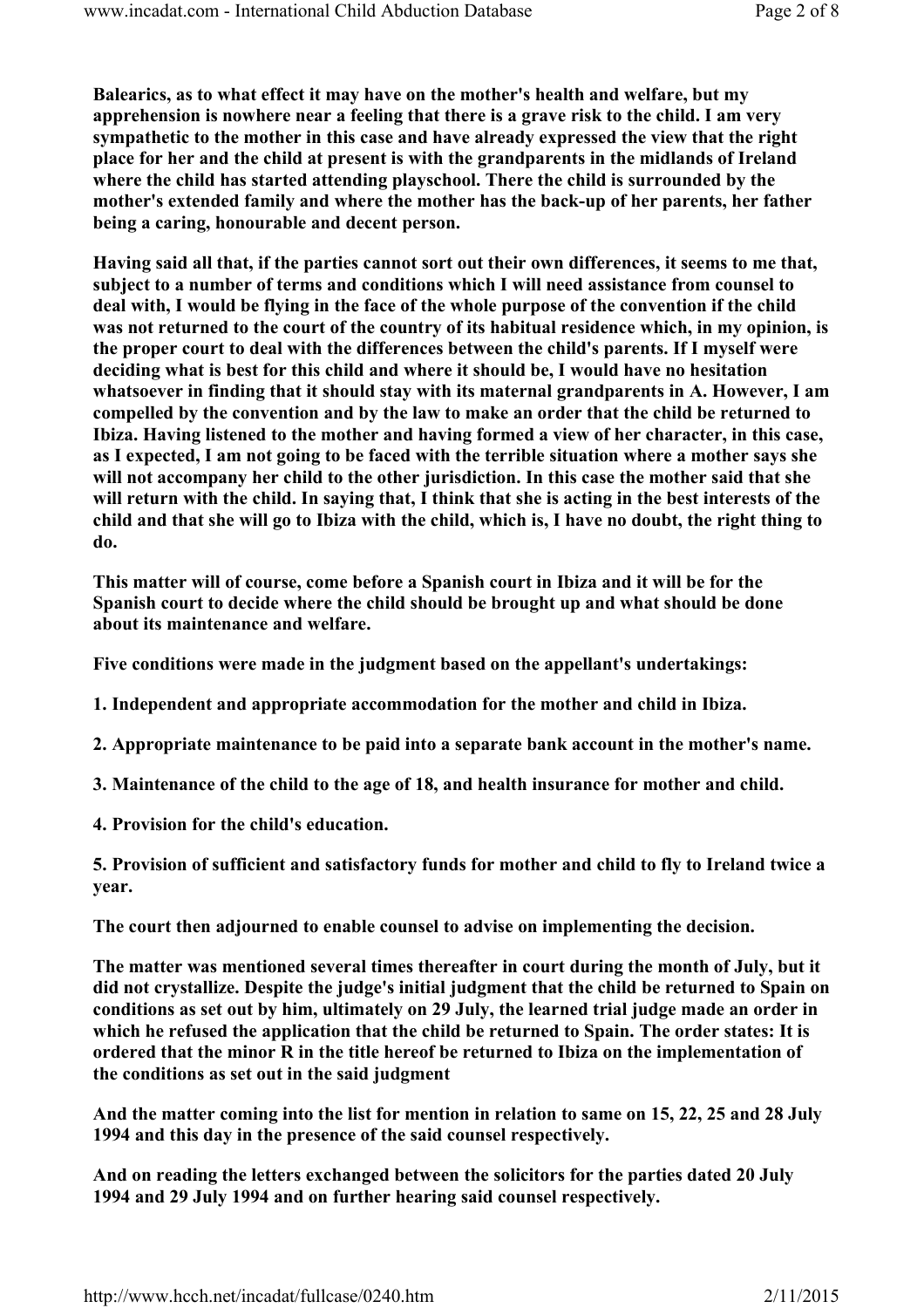The court doth refuse the plaintiff's application to return the minor R in the title hereof to Ibiza.

#### Submissions

On behalf of the appellant it was submitted to this Court:

A.That the High Court failed to give effect to the spirit of the convention in refusing the order; that the habitual residence of the child was conceded to be Spain and that the Spanish courts were therefore the forum to determine issues of custody and access.

B.That the trial court could not hold an inquiry into the particularity of the care of the child in the forum of habitual residence.

C.That the learned trial judge erred in relation to the issue of undertakings and conditions, the convention making no provision expressly to allow conditions to be imposed on the return of a child. That an undertaking should be accepted, conditions imposed, only sparingly, and that in this case the judgment of the High Court in its conditions impinged upon issues of custody and access of the child to an excessive degree -- matters which are for the Spanish court. Further that there was a lack of certainty in the conditions.

On behalf of the respondent there was a cross-appeal that; (a) there was consent by the appellant to the child's removal to Ireland; (b) that there was acquiescence by the appellant to the child remaining in Ireland; and (c) that there was no adequate evidence that there was a wrongful removal of the child under Spanish law.

I will consider the cross-appeal first.

Consent and acquiescence

The appellant formally withdrew the appeal that the learned trial judge had erred in law and on the facts in holding that the conduct of the appellant did not constitute consent within the meaning of article 13 of the Hague Convention.

Counsel submitted that there had been acquiescence by the appellant in that he had subsequently acquiesced in the removal or retention of the child in accordance with article 13 of the Hague Convention. The child was removed from Spain in late May 1993; the appellant knew where the child was; the appellant had legal advice within one week; there was no request to the central authority in Ireland until late December. It was submitted that in the circumstances the appellant had been passively acquiescent.

Under the convention a child wrongfully removed shall be returned promptly. Article 12 of the Hague Convention states:

Where a child has been wrongfully removed or retained in terms of article 3 and, at the date of the commencement of the proceedings before the judicial or administrative authority of the contracting state where the child is, a period of less than one year has elapsed from the date of the wrongful removal or retention, the authority concerned shall order the return of the child forthwith.

The judicial or administrative authority, even where the proceedings have been commenced after the expiration of the period of one year referred to in the preceding paragraph, shall also order the return of the child, unless it is demonstrated that the child is now settled in its new environment.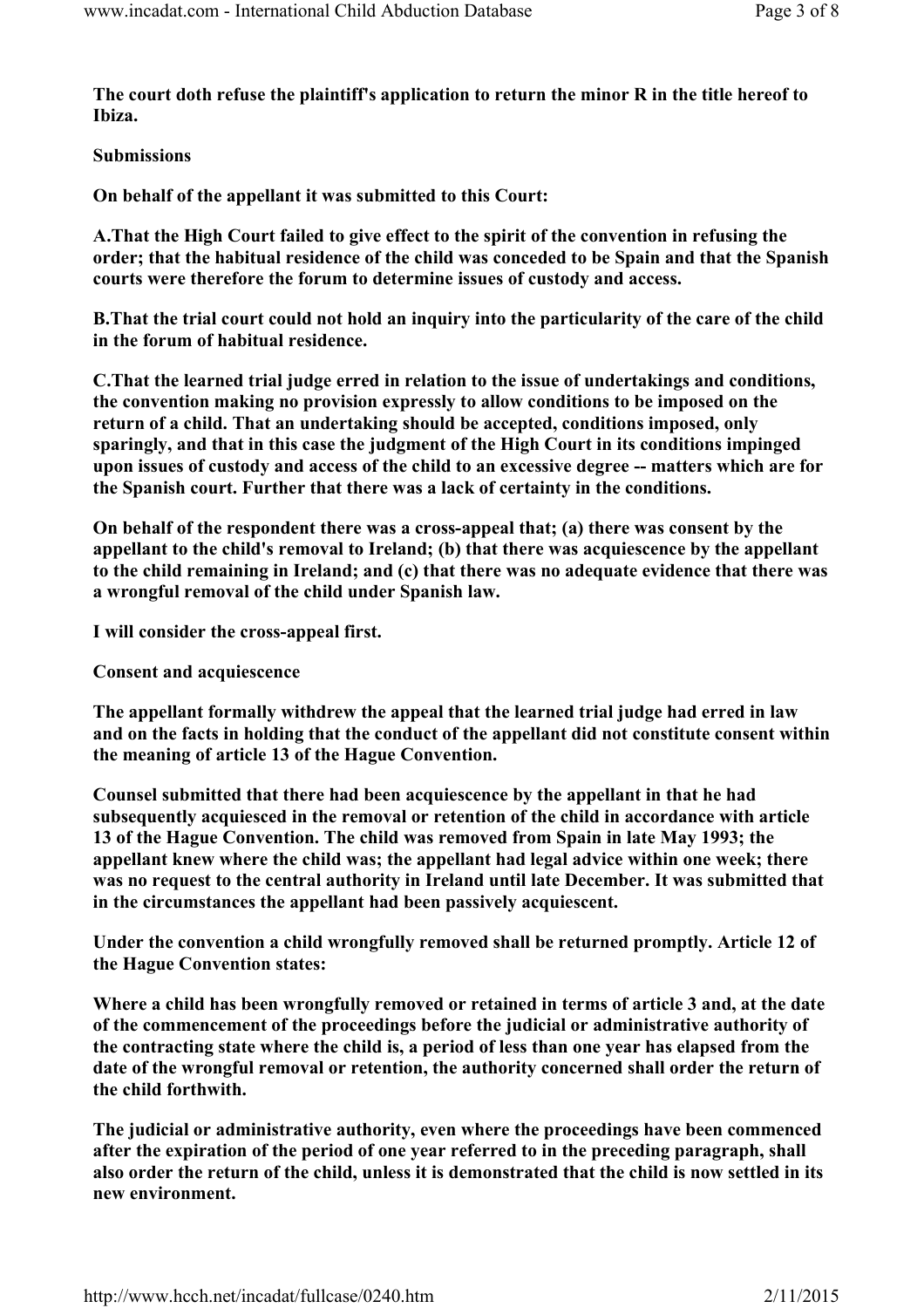The above article renders it mandatory for the court to order the return of the child who has been wrongfully removed from its habitual residence on the commencement of proceedings within a year of the wrongful removal. These proceedings were commenced within the year. However, article 13 gives to the court a discretion. It states:

Notwithstanding the provisions of the preceding article, the judicial or administrative authority of the requested state is not bound to order the return of the child if the person, institution or other body who opposes its return establishes that --

(a) the person, . . . having the care of the person of the child . . . had consented to or subsequently acquiesced in the removal or retention.

While 'consent' is not an issue in this case, 'acquiescence' is, it being submitted that the learned High Court judge applied the wrong test. The acquiescence referred to in article 13 (a) has been defined in the United Kingdom, which is also a contracting state to the convention. In W v W (Abduction: Acquiescence) [1993] 2 FLR 211 at p 217 Waite J stated in referring to acquiescence:

The gist of the definition can perhaps be summarised in this way. Acquiescence means acceptance. It may be active arising from express words or conduct, or passive arising by inference from silence or inactivity. It must be real in the sense that the parent must be informed of his or her general right of objection, but precise knowledge of legal rights and remedies and specifically the remedy under the Hague Convention is not necessary. It must be ascertained on a survey of all relevant circumstances, viewed objectively in the round. It is in every case a question of degree to be answered by considering whether the parent has conducted himself in a way that would be inconsistent with him later seeking a summary order for the child's return.

This was accepted by Morris J in NK v JK, High Court 1994 No 221 Sp, judgment delivered on 8 July 1994 as a correct statement of the manner in which a court should determine whether or not there has been acquiescence by a parent in any set of circumstances. With this I agree. The test is objective, not subjective, and made on all the circumstances of the case.

These terms of the Hague Convention had also been analysed in In re A (Minors) (Abduction: Acquiescence) [1992] 2 FLR 14 where Lord Donaldson MR stated at p 29: In context, the difference between 'consent' and 'acquiescence' is simply one of timing. Consent, if it occurs, precedes the wrongful taking or retention. Acquiescence, if it occurs, follows it. In each case it may be expressed or it may be inferred from conduct, including inaction, in circumstances in which different conduct is to be expected if there were no consent or, as the case may be, acquiescence. Any consent or acquiescence must, of course, be real.

The learned High Court judge in this case found as a fact that the appellant was informed immediately of the safe arrival of the respondent and the child, that the appellant telephoned the respondent a number of times, that the respondent told the appellant that she 'needed time', that the appellant understood that the respondent would return to Ibiza with the child in due course, she had previously returned to Ibiza from Ireland with the child. The learned High Court judge accepted the maternal grandfather's evidence that he brought the respondent back to Ireland because she was poorly and that he assured the appellant that the respondent was only going home to Ireland to recuperate, the inference being that she would in due course return to Ibiza. There was no long term acceptance of a state of affairs.

In all the circumstances of the case and applying the correct test to the evidence, it is clear that there was no acquiescence by the appellant.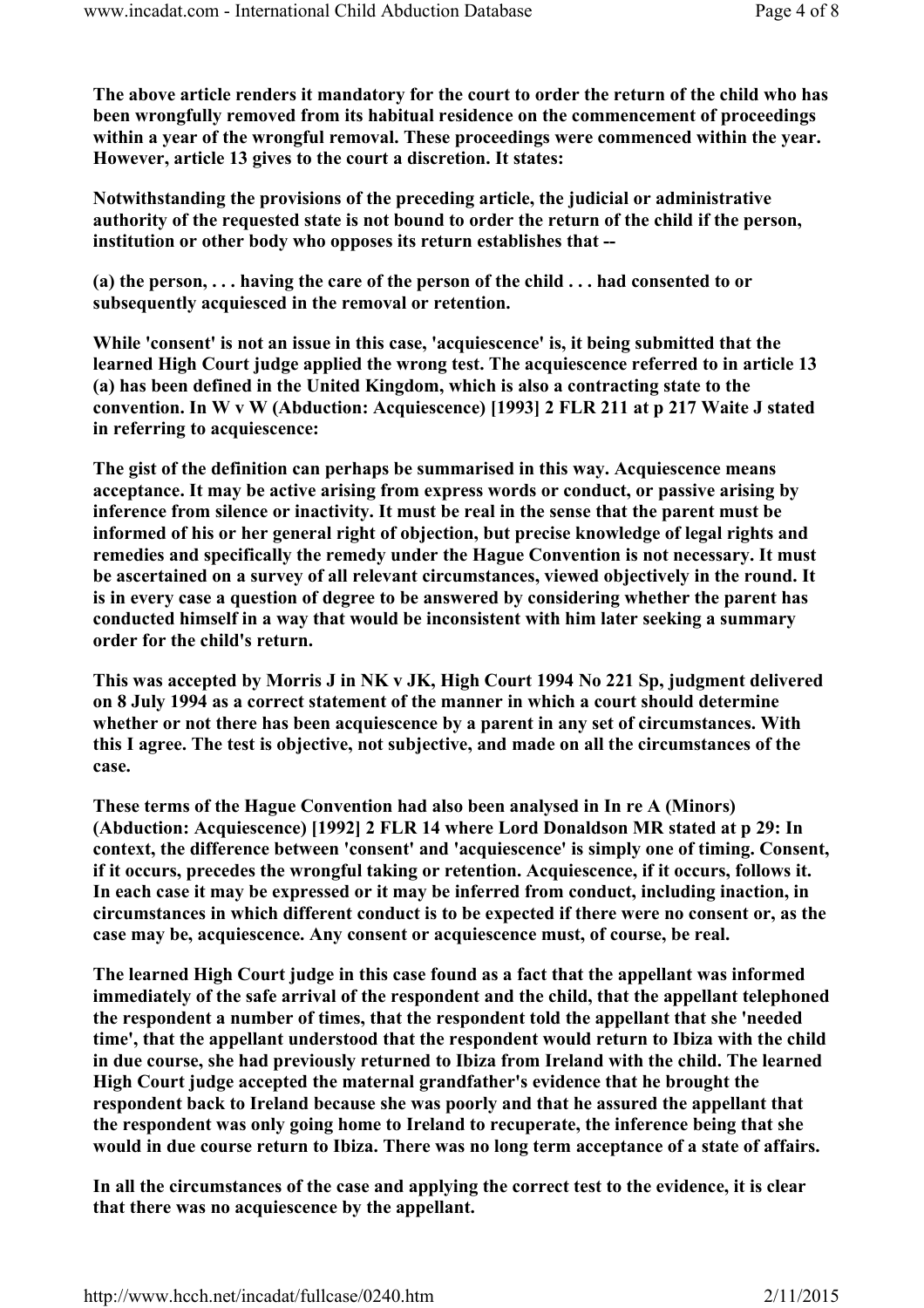## Wrongful removal

On the issue as to whether there was adequate evidence that there was a wrongful removal of the child under Spanish law, I am satisfied that there was credible evidence before the High Court on this issue and applying the principles as enunciated in Hay v O'Grady [1992] 1 IR 210; [1992] ILRM 689 -- there are no grounds to interfere with the finding of the learned trial judge.

Consequently on all three grounds submitted I am satisfied that the cross-appeal should be dismissed.

Considering next the first of the appellant's submissions, I find that it also fails.

### Spirit of the convention

The state of the child's habitual residence is not in issue -- it is Spain. The spirit of the convention is to protect children from the harmful effects of wrongful removal or retention from, and to return them promptly to, the country of their habitual residence. In this case Spain is the forum to determine the issues of access and custody. The State being a signatory to the Convention on the Civil Aspects of International Child Abduction, and the legislature having enacted the Child Abduction and Enforcement of Custody Orders Act 1991, and on the 1991 Act applying and there being no case concerning any issue of constitutional rights of the child, or the parents, Spain is the forum in which to determine the issues of custody and access.

Inquiry into particularity of custody in Spain

Save as the 1991 Act or the Constitution apply to the facts of a case the learned trial judge may not hold an inquiry into the particularity of custody of the child in the forum of habitual residence. The issues of custody and access, wherever and whatever is to be determined for the child in this case, is for the courts of Spain.

# Undertakings

The High Court initially fixed conditions to the return of the child to Spain on foot of undertakings given by the appellant. Mr Durcan SC, for the respondent raised several questions before this Court:

1. Whether the learned trial judge was right to accept undertakings?

2. Whether the undertakings were reasonable?

3. Whether the view that the undertakings were not adequately complied with is such that this Court as a Court of Appeal should interfere?

#### Law

An undertaking was accepted by the High Court in CK v CK [1994] 1 IR 250 at p 261; [1993] ILRM 534 at p 543 which was a case decided under Part II of the Act implementing the Hague Convention. In RJ v MR [1994] 1 IR 271 this Court, in enforcing the Luxembourg Convention pursuant to Part III of the Act, ordered the return of the minor to England, and a feature of the order was that the mother made solemn undertakings to the Supreme Court. However, in neither case was the matter of undertakings under the 1991 Act in issue.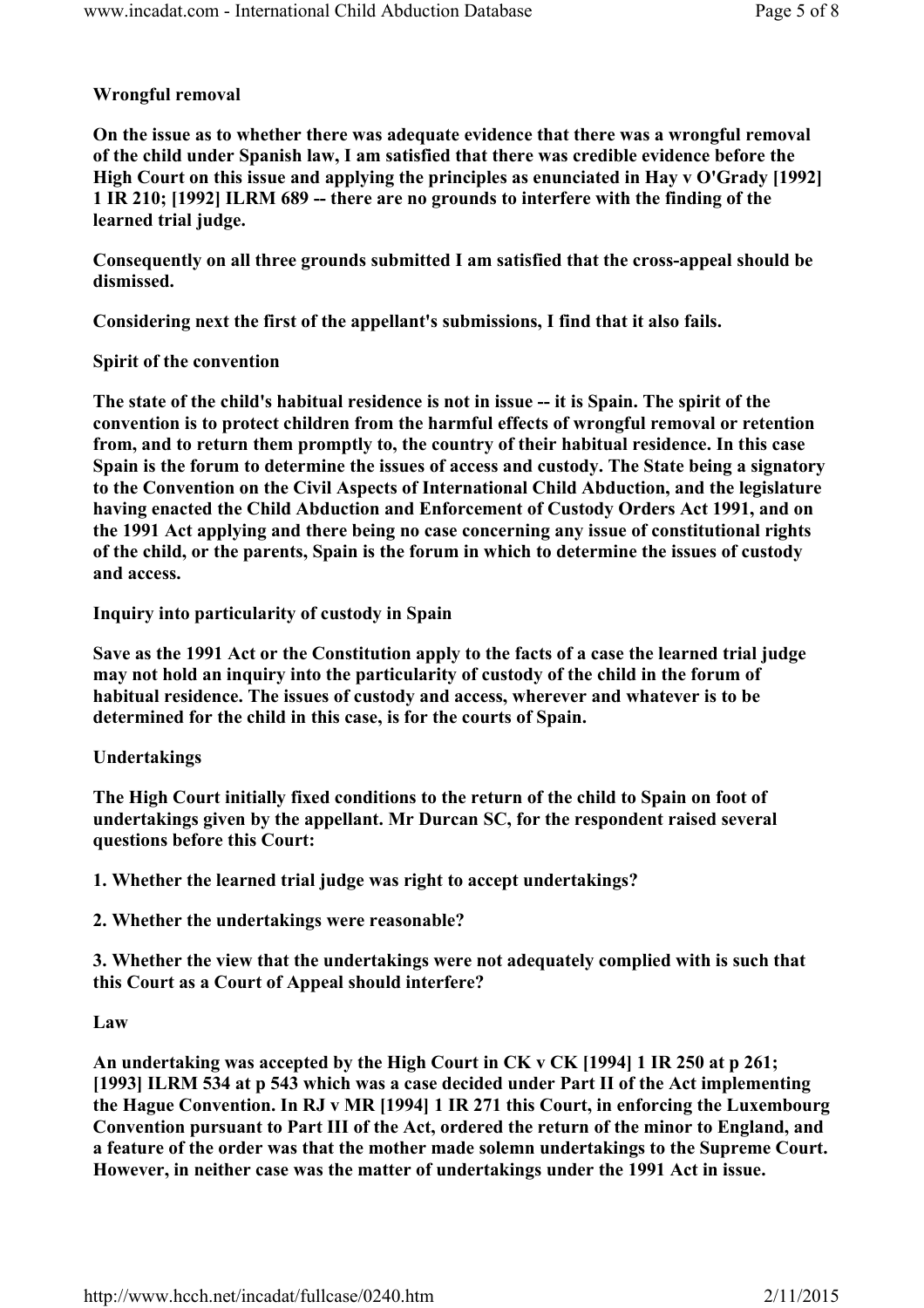In other countries who are parties to the Hague Convention undertakings have been accepted by courts.

In In re C (a Minor) (Abduction) [1989] 1 FLR 403 the Court of Appeal in the United Kingdom considered the question of undertakings. Butler-Sloss LJ at p 408 stated: These undertakings are crucial to the welfare of the child who has been sufficiently disrupted in his removal from his home and his country and needs as a priority an easy and secure return home. The mother has been the primary caretaker throughout his short life, and since the parting of the parents when he was three, for all but access periods, his sole caretaker. If possible, she should for his sake and not for hers be with him and help him to readjust to his return.

After undertakings which she required as a prerequisite for the return of the child were given the court ordered the return of the child to Australia.

Similarly in In re G (a Minor) (Abduction) [1989] 2 FLR 475 the Court of Appeal accepted undertakings given by the father, not in any way to influence the court of competent jurisdiction, the Family Court in Australia, but to protect the child from grave risk of psychological harm until an application had been made to that court. Butler-Sloss LJ stated at p 485:

In carrying out the Hague Convention, this Court has the duty under Article 13, as indeed the Australian court would have if a similar application were made to the Family Court, to consider the welfare of the child. The undertakings in this case are designed to protect the child from the grave risk of psychological harm as set out by Thorpe J in his second judgment until, and only until, an application can be made to the Australian court.

I am satisfied that undertakings may be given by a party to proceedings under the 1991 Act and accepted by the court. They are entirely consistent with the 1991 Act and the Hague Convention, they are for the welfare of the child during the transition from one jurisdiction to another. Undertakings may be of particular relevance to very young children.

Undertakings in this situation are compatible with the Act and international law which have as their objectives the desire to protect children internationally from the harmful effects of their wrongful removal from the country of their habitual residence and the establishment of procedures to ensure their prompt return to the state of their habitual residence, as well as to secure protection for rights of access.

Furthermore, undertakings which are for the welfare of the child are in accord with the constitutional protection of the child and its welfare.

Undertakings may also protect a parent in their role and in the exercise of their rights under the Constitution. Consequently I am satisfied that undertakings may be accepted in cases under the 1991 Act. The next issue raised is whether the undertakings in this case are reasonable. The undertakings, given to the High Court, and to this Court by the appellant under oath are:

1. The appellant will pay to the respondent a weekly sum equivalent to £190 by way of maintenance for herself and the child R.

2. The appellant will now lodge five months maintenance in the account opened by him in the respondent's name (Account No 0225.02001837-80). This is in addition to the 160,000 pesetas already lodged therein.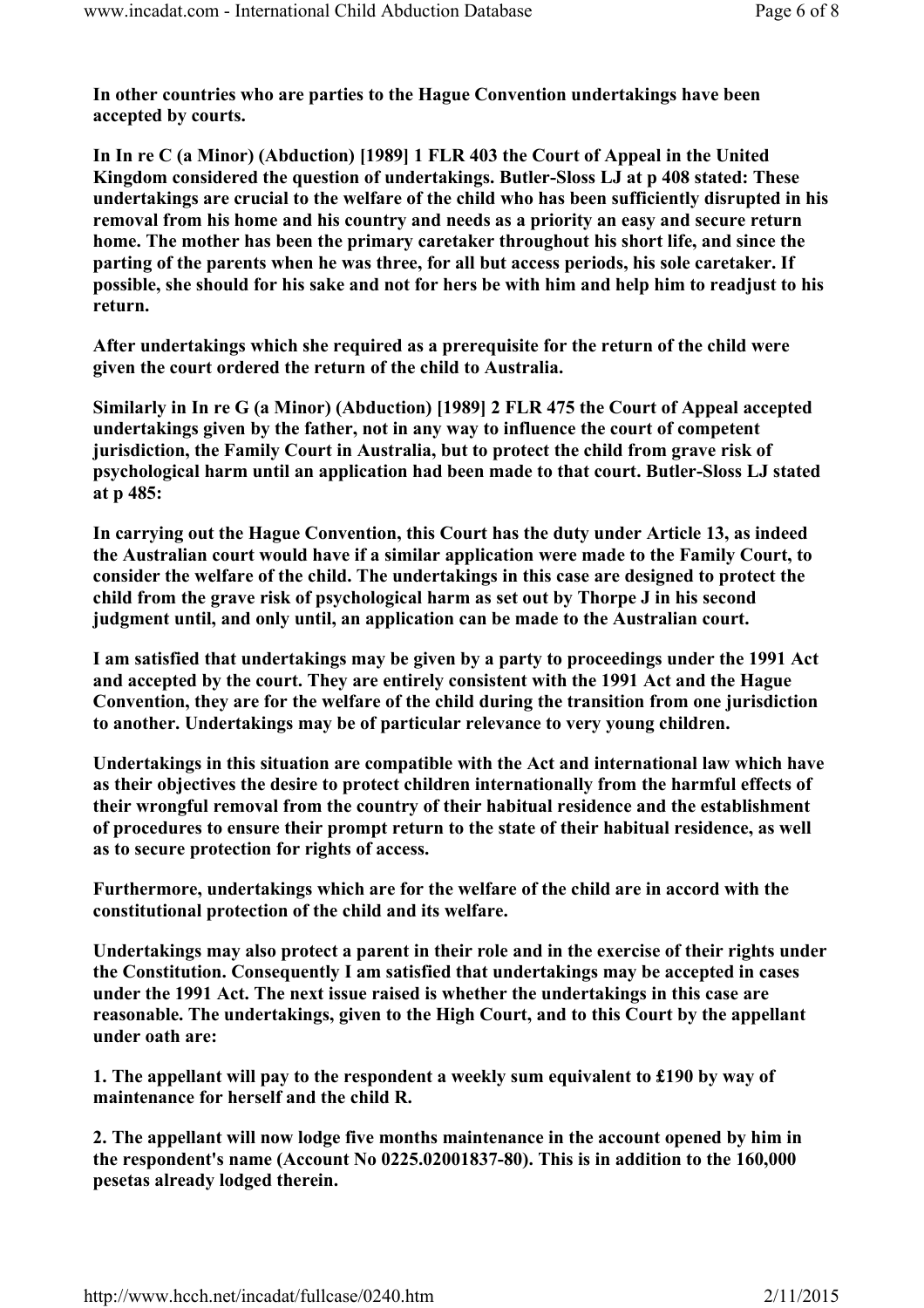3. The appellant will pay the rent in respect of the apartment in \*\* pending the selection of suitable alternate accommodation by the respondent. The rent payable to be paid in advance.

4. The respondent may select alternative accommodation of her choice to the amount of 50,000 pesetas a month for rent, that is approximately IR £250 per month.

5. The sum equalling the monthly total of maintenance, and rent when the respondent moves to a new apartment, will be paid by standing order directly to the respondent's bank account. I am satisfied that such undertakings are reasonable in the circumstances of this case to protect the young child on her return from this jurisdiction to the jurisdiction of the Spanish courts. These undertakings are for the benefit of the child who will remain in the care of her mother on returning to Spain from Ireland pending the Spanish court hearing the case. In view of the fact that the child is still of tender years, and has at all times been in the care of the respondent, who has indicated that she will return with the child to Spain, the undertakings ensure a secure situation for the child and mother on their return to Spain. The undertakings do not in any way usurp the jurisdiction of the Spanish courts to determine the questions of custody and access.

Counsel for the respondent submitted that the learned trial judge having established the initial conditions in his judgment on foot of the respondent's undertakings this Court should not interfere with his ultimate order not to return the minor.

The conditions set by the High Court were founded on the undertakings offered by the appellant. I am satisfied that they were for the welfare of the child which required the protection of the respondent. It is appropriate for the court to cover the transitional period until the question of the child's welfare, custody, access and maintenance comes before the Spanish court. Matters covering the child's maintenance to the age of 18; the child's education; and arrangements for bi-annual trips to Ireland, are quintessentially matters for the Spanish court. That court may in fact determine that the child's welfare is best met by living in Ireland with its mother and maternal grandparents. The question of the custody and access of the child are not for this Court at this time -- that is for the Spanish courts - the country of the child's habitual residence.

I am satisfied that the conditions as to accommodation and maintenance as identified by the learned trial judge are reasonable. However, in addressing the long term education, maintenance of the child, and bi-annual visits by the child to Ireland, the learned trial judge considered matters more appropriately determined in the Spanish courts.

In July 1994 issues such as a car for the respondent, and details as to the type of residence for the respondent and child were debated. The matter was adjourned pending their resolution. In so doing the court with the best of motives, lost sight of the necessity in law to act expeditiously to return the child to the country of its habitual residence. The Hague Convention envisages a summary process to ensure prompt return of a child to its habitual residence after wrongful removal therefrom.

Consequently I am satisfied that the undertakings were appropriate and reasonable in this case. The basic issues of accommodation and maintenance were adequately met in the initial undertakings and the further matters and delay thereafter were such as to give rise to the jurisdiction of this Court on fact and law.

Undertakings when sought and given must be clear and certain. It is essential that the matters be clearly and specifically determined by the court for the parties.